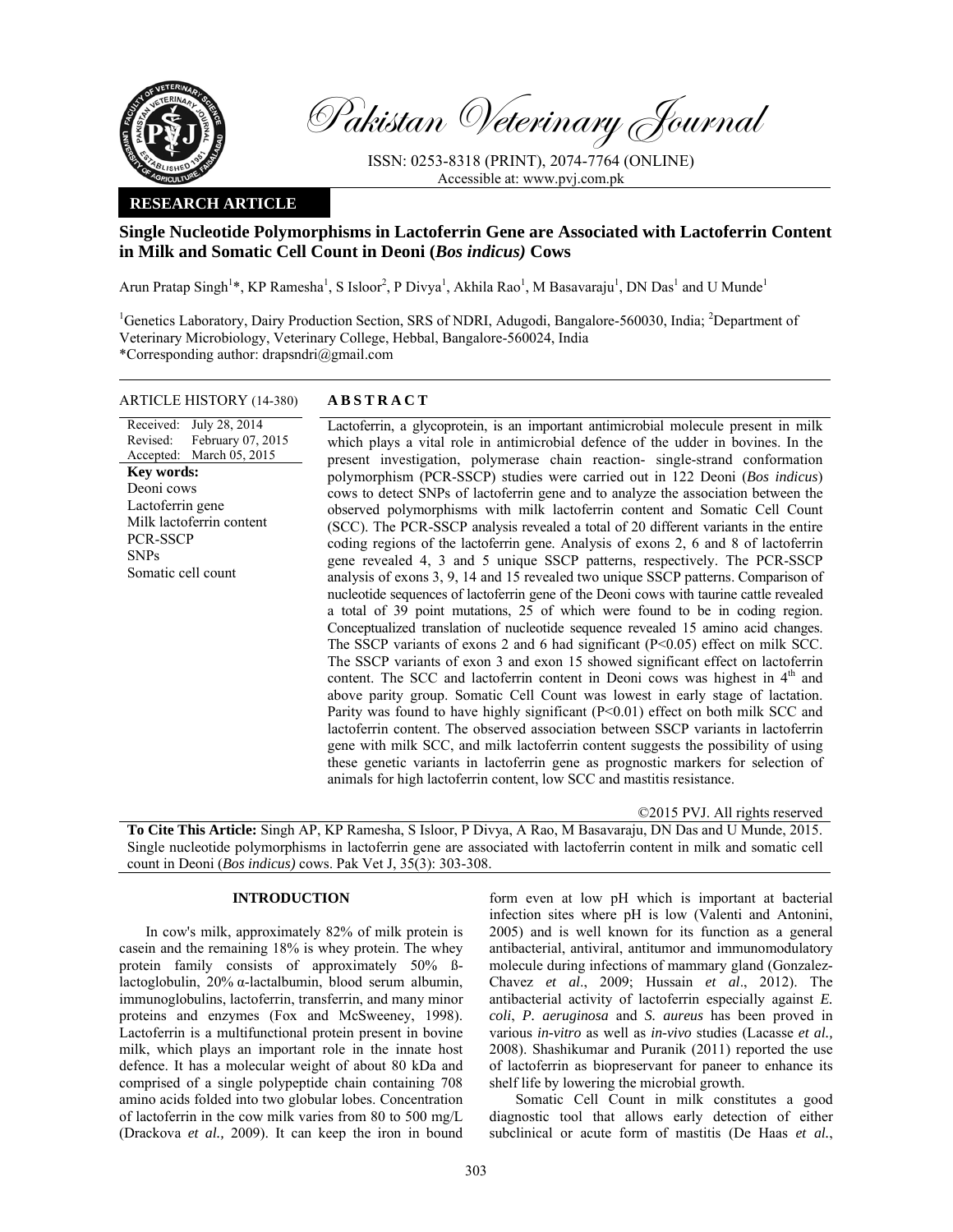2004). Milk from a healthy udder contains less than  $10<sup>5</sup>$ somatic cells mL<sup>-1</sup>; however, the individual variation is large and reported values vary from  $10^4$  to  $10^7$  cells mL<sup>-1</sup> (Hamann, 2002). According to Mrode *et al.* (1998), there is moderate to high genetic association  $(r<sub>g</sub>=0.3-0.7)$ between SCC and clinical mastitis and it is also comparatively more heritable  $(h^2=0.10-0.14)$  than clinical cases  $(h^2=0.03-0.06;$  Shook, 2006), making it one of the most important selection tool for mastitis resistant animals. It was also reported that the polymorphism in lactoferrin gene has association with susceptibility/ resistance to mastitis (Wojdak-Maksymiec *et al.,* 2006; Zhao *et al.,* 2008). The bovine lactoferrin gene was mapped to bovine chromosome 22 (Schwerin *et al*., 1994), contains 17 exons and spreads on about 34.5 kb of a genomic DNA.

The above information clearly indicates the importance of lactoferrin gene as a candidate for selection of mastitis resistant cows. However, information regarding the polymorphisms within the *Bos indicus* lactoferrin gene is very scanty. In the present study, we describe the locus specific polymorphisms within all 17 exons of bovine lactoferrin gene through PCR-SSCP and DNA sequencing, and its association with lactoferrin content and SCC in milk of Deoni cows.

#### **MATERIALS AND METHODS**

**Experimental animals and their management:** Deoni (*Bos indicus*) are medium sized dual purpose cattle breed found in parts of Maharashtra, Karnataka and Andhra Pradesh states in India. A total of 122 Deoni cows maintained under semi-intensive system of management at Southern Campus of National Dairy Research Institute, Bangalore, Karnataka and Marathwada Agricultural Research Institute, Parbhani, Maharashtra were used in the study. Cows aged between 3 to 10 years with parity ranging from 1 to 6 were used in the study during 2013- 2014. The cows were grouped into early lactation (0-90 days), mid lactation (91-180 days) and late lactation (181- 300 days). Blood (8-10 ml) was collected aseptically by jugular venipuncture using vacutainers containing EDTA as anticoagulant and 50 ml of milk samples were collected from Deoni cows (n=87).

**DNA isolation and PCR amplification:** Genomic DNA was isolated from blood samples (n=122) by high salt method, as described by Miller *et al*. (1988) and the working solution was prepared by diluting the stock to 100 ng/µL for utilizing as DNA template in PCR. Seventeen sets of primers (Table 1) were designed based on the 35384 bp sequence for *Bos taurus* lactoferrin gene (Ensembl Ref Seq: ENSBTAG00000001292) for using primer 3 (http:/www.genome.wi.mit.edu/ cgibin/primer/ primer-3www.cgi) software and were procured from Europhins MWG operon, Bangalore, India.

The Polymerase Chain Reaction (PCR) was carried out on about 50-100 ng of genomic DNA in 25 µl per reaction volume. The PCR reaction mixture consisted of 200 µM of each dNTPs, 10X Taq Pol assay buffer, 1U Taq polymerase enzyme and 20 pM of each primer. The thermocycler conditions included an initial denaturation at 94°C for 2 min, followed by 35 cycles with denaturation

at 94°C for 30 sec with varying annealing temperatures based on primer set (Table 1), extension at 72°C for 1 min followed by a final extension at 72°C for 10 min. The PCR products were electrophoresed at 100 V in 1.5% agarose gel in 1X TBE buffer containing 0.5 µg/mL ethidium bromide along with a DNA molecular size marker. The gels were visualized and documented using Gel documentation system (Gel doc 1000, Bio-Rad, USA).

**Single Strand Conformation Polymorphism analysis and SNP identification:** The amplified PCR products were further subjected to PAGE and visualized by silverstained, as described by Sambrook and Russell (2001). Band patterns were characterized by the number of bands, mobility shifts and scored manually. Representative PCR products giving unique SSCP patterns were custom sequenced using automated ABI DNA Sequencer (Amnion Biosciences Pvt. Ltd., Bangalore, India) to confirm the mobility shift in each pattern. Sequence data were analyzed using Bio edit software Clustal W multiple alignments for detecting single nucleotide polymorphisms (SNPs) by comparing the observed sequence with the bovine lactoferrin gene reference sequence.

**Determination of lactoferrin concentration and SCC in milk:** The lactoferrin content in milk was quantitatively determined, using CUSABIO, Bovine Lactoferrin ELISA Kit (China) which is based on competitive inhibition enzyme immunoassay technique, as per manufacturer's guidelines. Calculation was done using the professional soft "Curve expert 1.3". Standard curve was created by reducing the data using computer software capable of generating a four parameter logistic (4-PL) curve fit and lactoferrin concentration was calculated. The SCC (cells/ mL) for each milk sample was determined using Nucleo Counter® SCC-100™ system (Chemometc, Denmark) following the protocol developed by Saleh and Faye (2011).

 **Statistical analysis:** The association study of SSCP variants and effects of non-genetic factors like parity and stage of lactation on milk SCC and lactoferrin content was done by fixed model analysis using Least Squares Maximum Likelihood (LSML) (Harvey, 1990). Duncan's Multiple Range Test (DMRT) as modified by Kramer (1957) was used for testing differences among least squares means. Somatic Cell Count and lactoferrin content were transformed to a logarithmic (log10) scale in order to balance the distribution.

#### **RESULTS**

Fourteen nucleotide sequences (partial) of Deoni (*Bos indicus)* cow's lactoferrin gene were submitted to NCBI gene bank and are available at Accession Numbers KM213016-KM213029. BLAST analysis of entire coding sequence revealed 99, 98, 97, 95, 94 and 78% homology with *Bos taurus*, *Bubalus bubalis*, *Bubalus arnee bubalis*, *Capra hircus*, *Ovis aries* and *Homo sapiens,* respectively.

**Single Strand Conformation Polymorphism variants and SNP identification:** The PCR-SSCP analysis of amplicons of exons 2, 3, 6, 8, 9, 14 and 15 showed polymorphism while the remaining exons were monomorphic.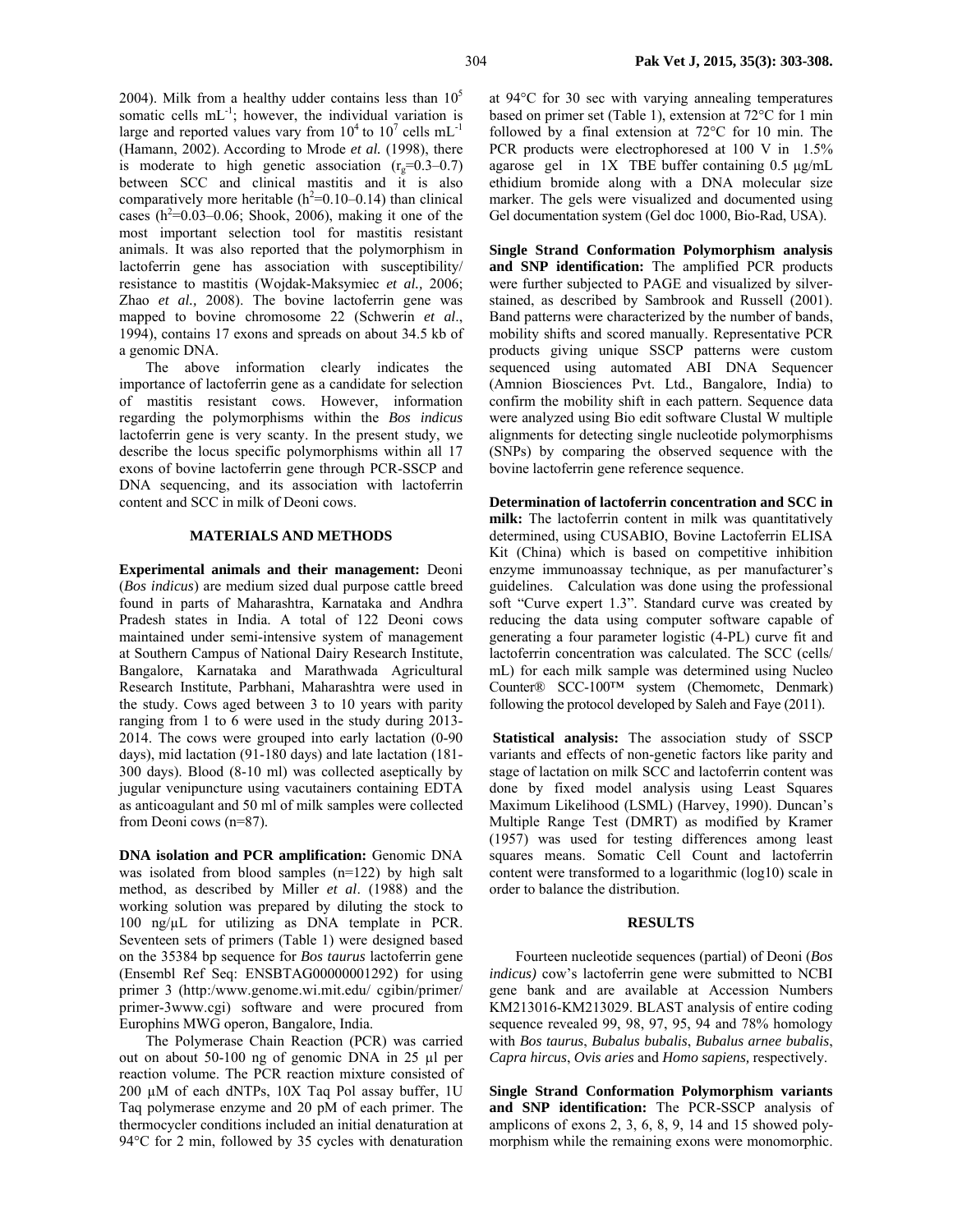**Table 1:** Details of primer sequences (5'to 3' sequences) used for amplification

| Exon            | <b>Exercise</b> of primer sequences (5 to 5 sequences) ascarde amplification<br>Sequence | Location (bp) | Amplicon length (bp) | Annealing Temperature (°C) |  |  |
|-----------------|------------------------------------------------------------------------------------------|---------------|----------------------|----------------------------|--|--|
| T               | F-AACTTGAGAGGTGGGTGTGG                                                                   | $601 - 782$   | 443                  | 59                         |  |  |
|                 | R- ACCCAGACGCCTACACTGAG                                                                  |               |                      |                            |  |  |
| $\overline{2}$  | F- CCTCCATCAGAGGAGAGTGG                                                                  | $5304 - 5467$ | 353                  | 60                         |  |  |
|                 | R- CACTTGGATCCCTTCCCTTT                                                                  |               |                      |                            |  |  |
| 3               | F- TCTGGGCTCATACCACCTCT                                                                  | 8444 - 8552   | 354                  | 60                         |  |  |
|                 | R- TCTGTGCCTTGTCCACTCTG                                                                  |               |                      |                            |  |  |
| 4               | F-ATTCAGGGAGGGCTGTTTCT                                                                   | 8848 - 9030   | 324                  | 60                         |  |  |
|                 | R-TGGCTTGTGAAAGTGACACC                                                                   |               |                      |                            |  |  |
| 5               | F- CTTCTGAGCTCCTGGCTTTG                                                                  | 9647 - 9794   | 372                  | 59                         |  |  |
|                 | R- CATGGTCCCCACTAGCTCAC                                                                  |               |                      |                            |  |  |
| 6               | F- GTCAGGAGCCCACAGAAGAC                                                                  | 10738 - 10793 | 285                  | 59                         |  |  |
|                 | R- TGATAATCGTGTGCCAGGAA                                                                  |               |                      |                            |  |  |
| 7               | F- TGGCTCATGGCTACTGACTG                                                                  | 16141 - 16319 | 336                  | 59                         |  |  |
|                 | R-TTCCAGAGTGGCAGGAAGTT                                                                   |               |                      |                            |  |  |
| 8               | F- TCTCAGAATCATCCCGGAGT                                                                  | 16747 - 16921 | 445                  | 59                         |  |  |
|                 | R- ACCATGGTGAAGACCTCCAG                                                                  |               |                      |                            |  |  |
| 9               | F- TCAGCTGTGGCTCTTCCTCT                                                                  | 17447 - 17601 | 408                  | 59                         |  |  |
|                 | R-GCTCTGTCTGTCCCCACTCT                                                                   |               |                      |                            |  |  |
| $\overline{10}$ | F- TCAATCCTGCTGCTTCACTG                                                                  | 19558 - 19648 | 277                  | 57                         |  |  |
|                 | R-AGTGGGGTTACTGCTCTCCA                                                                   |               |                      |                            |  |  |
| $\mathbf{H}$    | F- ACAAAGCCATGCCAATATGC                                                                  | 21875 - 21922 | 365                  | 57                         |  |  |
|                 | R-GTGCTCAGGACACAGTGAGG                                                                   |               |                      |                            |  |  |
| 12              | F- CAGGCTTGAGCTACCAGGAG                                                                  | 22545 - 22700 | 472                  | 57                         |  |  |
|                 | R- GACCGCTTACACCAAACGAG                                                                  |               |                      |                            |  |  |
| 13              | F- CACCTGTTAGGCAGAGACCA                                                                  | 24611 - 24752 | 289                  | 59                         |  |  |
|                 | R-AAATGTGATGTGCCAAGATCC                                                                  |               |                      |                            |  |  |
| 4               | F- CATTCGTGCCATGTTATTGG                                                                  | 29510 - 29577 | 362                  | 58                         |  |  |
|                 | R-CTGGGACTGCCACAACAGTA                                                                   |               |                      |                            |  |  |
| 15              | F- CTCCATCGTGAGCACTGGTA                                                                  | 31498 - 31682 | 431                  | 58                         |  |  |
|                 | R-AGCTCTGTGGTTGCTCACCT                                                                   |               |                      |                            |  |  |
| 16              | F- TGCCTCCCAAGTCCATAATC                                                                  | 32813 - 33002 | 346                  | 59                         |  |  |
|                 | R- CCCACATCACCCCTAAAATG                                                                  |               |                      |                            |  |  |
| 17              | F-AGGGCAGAGGGAAGTCTGTT                                                                   | 34559 - 34784 | 399                  | 57                         |  |  |
|                 | R-TGGGCAGATATTTGGTCAGA                                                                   |               |                      |                            |  |  |



Fig. 1: PCR-SSCP patterns of different exons of lactoferrin gene in Deoni cows. E2=Exon2, E3=Exon3, E6=Exon6, E8=Exon8, E9=Exon9, E14=Exon14, E15=Exon15.

The analysis of exons of lactoferrin gene revealed five, four and three unique SSCP patterns for exon 8, exon 2 and exon 6 (Fig. 1), respectively. Two unique SSCP patterns were observed for the exons 3, 9, 14 and 15. The frequencies of SSCP variants for each exon in 122 Deoni cows genotyped in the present study are summarized in Table 2. Twenty five SNPs have been observed as compared to *Bos taurus* reference sequence. Out of the 25 SNPs observed, only 15 SNPs showed change in amino acid in the transformed products, whereas remaining 10 SNPs were silent mutations. In the intronic region a total of 14 SNPs were detected (Table 3). Clustal W and Chromatograph analysis of exon 2 as representative sample is shown in Fig. 2 and Fig. 3, respectively.

**Association of Genetic variants with SCC and lactoferrin content:** Milk SCC (million cells/mL) ranged from  $0.01$  to  $0.75$  with mean  $0.15\pm0.02$  and milk lactoferrin content (mg/L) ranged from 9.09-297.29 with mean 99.95<sup>+</sup>7.48 in Deoni cows. The association study revealed significant (P<0.05) effect of SSCP variants of exon 2 and 6 on milk SCC. The SSCP variants of exon 3 had significant (P<0.05) effect and that of exon 15 had highly significant (P<0.01) effect on lactoferrin content in milk. Parity and stage of lactation showed highly significant (P<0.01) effect on SCC and lactoferrin content.

The least squares mean for SSCP patterns in different exons, different parity and different stages of lactation on SCC and lactoferrin content are presented in Table 4. Among the four SSCP variants of exon 2, cows with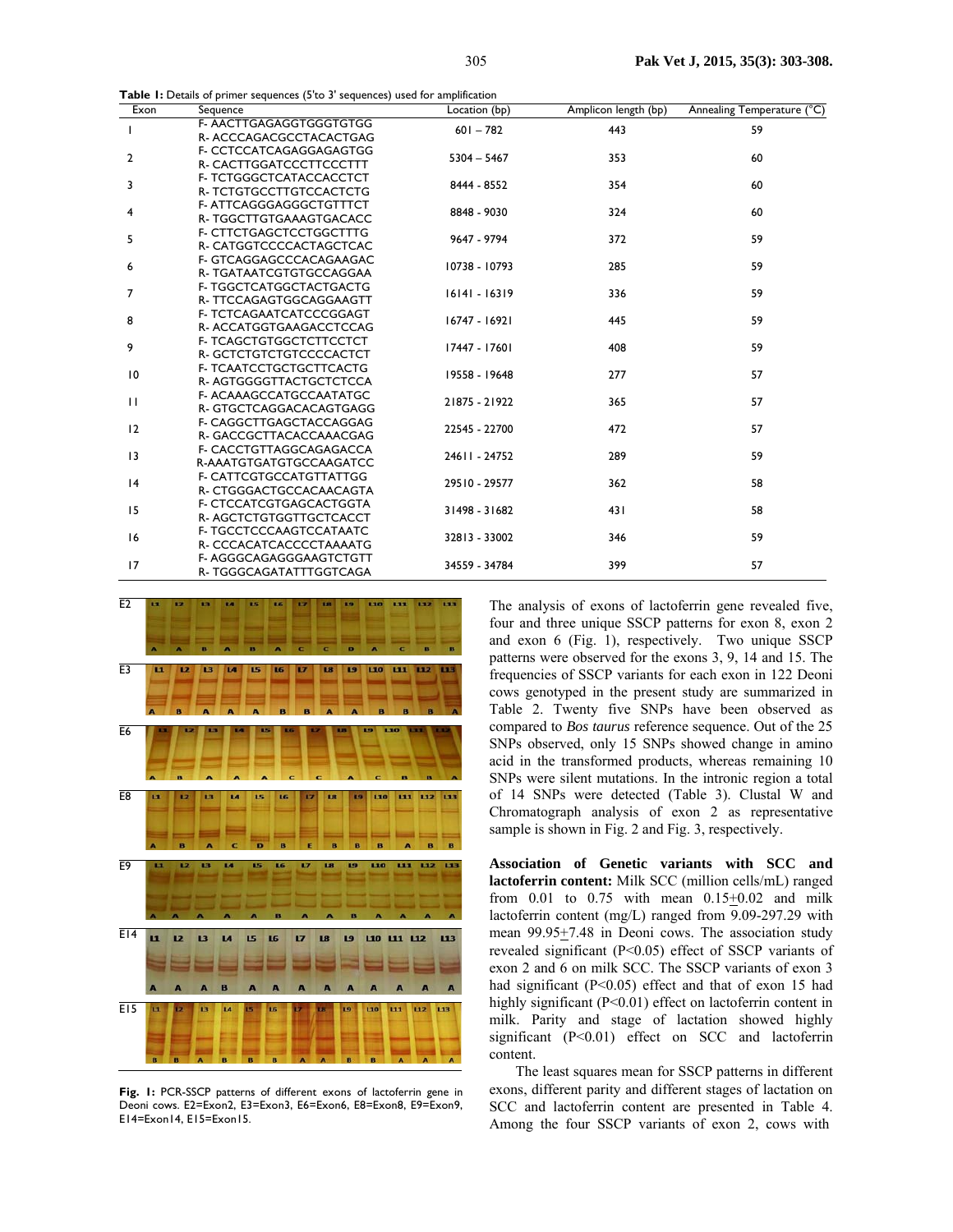**Table 2:** Frequencies of SSCP variants in exon2, 3, 6, 8, 9, 14 and 15 of lactoferrin gene in Deoni cows

| Exon           | Pattern | No of          | Frequency of         |
|----------------|---------|----------------|----------------------|
|                |         | observations   | <b>SSCP</b> variants |
| 8              | A       | 31             | 0.2541               |
|                | В       | 55             | 0.4508               |
|                | С       | П              | 0.0902               |
|                | D       | 14             | 0.1147               |
|                | E       | П              | 0.0902               |
| $\overline{2}$ | А       | 51             | 0.4180               |
|                | В       | 32             | 0.2623               |
|                | С       | 27             | 0.2213               |
|                | D       | $\overline{2}$ | 0.0984               |
| 6              | А       | 67             | 0.5492               |
|                | В       | 30             | 0.2459               |
|                | C       | 25             | 0.2049               |
| 9              | А       | 102            | 0.8361               |
|                | В       | 20             | 0.1639               |
| 14             | А       | 106            | 0.8689               |
|                | В       | 16             | 0.1311               |
| 3              | A       | 67             | 0.5492               |
|                | В       | 55             | 0.4508               |
| 15             | А       | 58             | 0.4754               |
|                | В       | 64             | 0.5246               |

|  |                                |  | Table 3: Summary of Single nucleotide polymorphisms observed in |  |
|--|--------------------------------|--|-----------------------------------------------------------------|--|
|  | lactoferrin gene in Deoni cows |  |                                                                 |  |

| Region       | Transversion | Transition | Loci (SNPs) | Amino                                 |
|--------------|--------------|------------|-------------|---------------------------------------|
|              |              |            |             | acid change                           |
| Exon-2       |              | T/C        | T5359C      | No Change                             |
|              |              | T/C        | T5366C      | $Phe \rightarrow Leu$                 |
|              |              | G/A        | G5376A      | $Arg \rightarrow His$                 |
|              |              | C/T        | C5442T      | $\text{Ala} \rightarrow \text{Val}$   |
|              |              | G/A        | G5465A      | Ala $\rightarrow$ Thr                 |
| Exon-3       |              | G/A        | G8455A      | No Change                             |
|              |              | G/A        | G8494A      | No Change                             |
|              | G/T          |            | G8499T      | $Arg \rightarrow Leu$                 |
| Exon-6       |              | T/C        | T10774C     | Leu $\rightarrow$ Ser                 |
|              |              | A/G        | A10777G     | $Lys \rightarrow Arg$                 |
| Exon-8       |              | A/G        | A16752G     | lle→Val                               |
|              |              | T/C        | T16755C     | $Trp \rightarrow Arg$                 |
|              | C/G          |            | C16771G     | $Ser \rightarrow Trp$                 |
|              |              | G/A        | G16818A     | $Val \rightarrow$ lle                 |
|              |              | G/A        | G16872A     | $\mathsf{Ala}\rightarrow\mathsf{Thr}$ |
|              |              | A/G        | A16900G     | $His \rightarrow Arg$                 |
| Exon-9       |              | T/C        | T17502C     | No Change                             |
|              |              | T/C        | T17577C     | No Change                             |
|              |              | C/T        | C17583T     | No Change                             |
| Exon-14      |              | C/T        | C29525T     | No Change                             |
|              |              | C/T        | C29552T     | No Change                             |
|              |              | G/A        | G29573A     | No Change                             |
| Exon-15      | A/T          |            | A31566T     | $Thr \rightarrow Ser$                 |
|              | A/C          |            | A31649C     | No Change                             |
|              |              | A/G        | A31659G     | $Lys \rightarrow Glu$                 |
| <b>TOTAL</b> | 4            | 21         | 25          | 15                                    |
| Intron-2     |              | G/A        | G5481A      |                                       |
| Intron-5     |              | T/C        | T10698C     |                                       |
|              |              | C/T        | C10711T     |                                       |
| Intron-8     |              | G/A        | G16932A     |                                       |
|              | G/T          |            | G16941T     |                                       |
|              |              | G/A        | G16957A     |                                       |
|              |              | T/C        | T16965C     |                                       |
|              |              | G/A        | G16966A     |                                       |
|              |              | A/G        | A16981G     |                                       |
|              | G/T          |            | G16986T     |                                       |
| Intron-9     |              | C/T        | C17630T     |                                       |
|              |              | G/A        | G17635A     |                                       |
|              |              | T/C        | T17686C     |                                       |
|              |              | G/A        | G17720A     |                                       |
| TOTAL        | 2            | 12         | 14          |                                       |

pattern B had highest SCC. In case of SSCP variants of exon 6 the highest SCC was observed in pattern B. The SCC was highest in  $4<sup>th</sup>$  and above parity. Somatic Cell Count was lowest during 0-90 days of lactation. The SSCP analysis revealed two distinct patterns in exon 3 and

**Table 4:** Least squares mean of Somatic Cell Count (million cells/mL) and lactoferrin content (mg/L) in Deoni cows

| <b>Effects</b>                     | No.          | Least squares              | Least squares                                      |
|------------------------------------|--------------|----------------------------|----------------------------------------------------|
|                                    | observations | mean+SE of                 | mean+SE of                                         |
|                                    |              | somatic                    | lactoferrin                                        |
|                                    |              | cell count                 | content                                            |
| Overall Mean                       | 87           | $4.86 + 0.05$              | $1.83 + 0.02$                                      |
| Parity 1**                         | 21           | $4.72 + 0.09a$             | $1.44 + 0.04$ <sup>a</sup>                         |
| Parity 2**                         | 22           | $4.72 + 0.09^a$            | $1.92 + 0.04^b$                                    |
| Parity 3**                         | 19           | $4.75 + 0.09^a$            | $1.96 + 0.04^b$                                    |
| Parity 4**                         | 25           | $5.25 + 0.08$ <sup>b</sup> | $2.01 + 0.04^b$                                    |
| Stage of Lactation I**             | 26           | $4.48 + 0.13$ <sup>a</sup> | $1.58 + 0.04^a$                                    |
| Stage of Lactation 2 <sup>**</sup> | 30           | $5.00 + 0.13^b$            | $1.86 + 0.03b$                                     |
| Stage of Lactation 3 <sup>**</sup> | 31           | $5.09 + 0.28$ <sup>b</sup> | $2.06 + 0.04c$                                     |
| Exon 2 Pattern A*                  | 37           | $4.65 + 0.14^{ab}$         |                                                    |
| Exon 2 Pattern B*                  | 30           | $5.58 + 0.26$              |                                                    |
| Exon 2 Pattern $C^*$               | 12           | $4.72 + 0.16$              |                                                    |
| Exon 2 Pattern D*                  | 8            | $4.50 + 0.15$ <sup>a</sup> |                                                    |
| Exon 3 Pattern A*                  | 45           |                            | $1.75 + 0.03a$                                     |
| Exon 3 Pattern B*                  | 42           |                            | $1.89 + 0.04^b$                                    |
| Exon 6 Pattern A*                  | 45           | $4.84 + 0.07b$             |                                                    |
| Exon 6 Pattern B*                  | 26           | $5.26 + 0.13$ c            |                                                    |
| Exon 6 Pattern C*                  | 16           | $4.64 + 0.13a$             |                                                    |
| Exon 15 Pattern A**                | 48           |                            | 1.75 <u>+</u> 0.03ª                                |
| Exon 15 Pattern B**                | 39           |                            | $1.91 + 0.04b$<br>$\mathbf{J}:\mathbf{H}_{\infty}$ |

Figures bearing different superscripts in a column differ significantly (\*\*P<0.01; \*P<0.05).

15. The lactoferrin content was higher in cows with pattern B in both exon 3 and exon 15. Lactoferrin content in Deoni cows was highest in  $4<sup>th</sup>$  and above parity group and lowest in 1<sup>st</sup> parity. An increasing trend of lactoferrin content was observed in successive lactation stages (Table 4).

### **DISCUSSION**

Lactoferrin is an important component of the antimicrobial defences of the mammary gland and is poorly understood compared with other milk proteins. It is involved particularly in the mechanism of alimentary immunity (Seyfert *et al.,* 1997). The present investigation is aimed to characterize lactoferrin gene in *Bos indicus* cows and to elucidate the genetic variation in the entire coding region of bovine lactoferrin gene. Single Nucleotide Polymorphisms give a better chance to explain a part of the genetic variance of different traits through understanding of the biochemical or physiological mechanisms in which a candidate SNP might be involved. Perusal of Table 3 indicates high degree of mutations in lactoferrin gene in Deoni cows.

In this investigation, milk SCC exhibited an ascending trend with the progression of lactation. Increasing trend of milk lactoferrin content was observed with the advancement of stage of lactation. The immunity due to lactoferrin results from the fact that possible infection factors have a limited availability of iron (as well as other growth agents, such as phosphorus and zinc), since its concentration in an organisms fluids is reduced (Persson *et al.,* 1992). Identification of genetic markers associated with SCC might be helpful in improving cows' health by implementing appropriate breeding programs.

The results observed in the present study support the findings of Wojdak-Maksymiec *et al*. (2006), who observed association between genetic variants and SCC. Lei *et al.* (2006) reported association between SSCP markers with clinical mastitis residuals and SCC in milk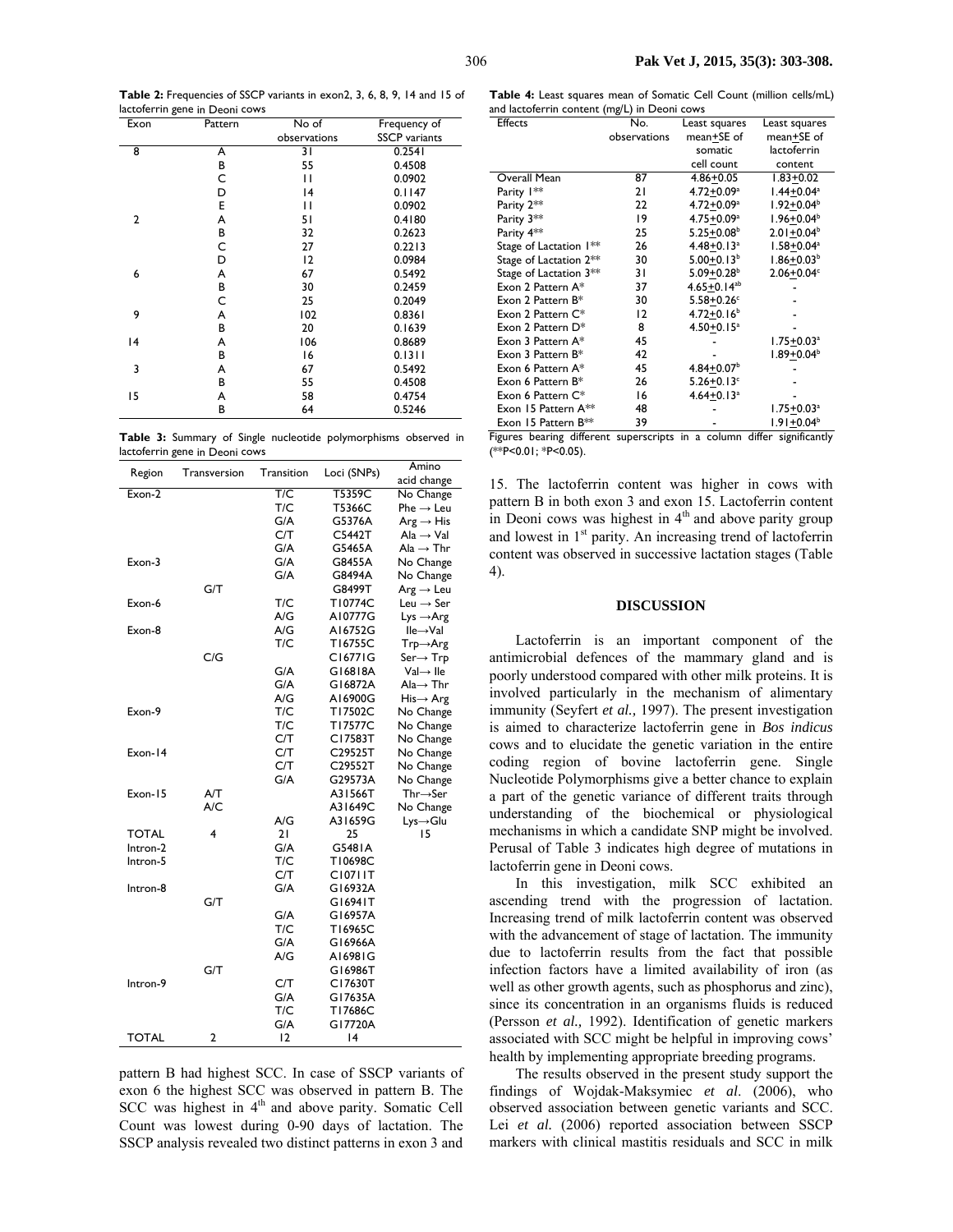|                                                                                                                | 10                                                                                                   |     | 30  | 40         | 50  | 60. | 70  |     | 90  | 100   |
|----------------------------------------------------------------------------------------------------------------|------------------------------------------------------------------------------------------------------|-----|-----|------------|-----|-----|-----|-----|-----|-------|
| Bos taurus<br>Bos indicus pattern A<br>Bos indicus pattern B<br>Bos indicus pattern C                          | CTCTTTGGCCTCTTTCTCCCAGGACTGTGTCTGCCTGCCCCGAGGAAAAACGTTCGATGGTGTACCATCTCCCAACCTGAGTGGTTCAAATGCCGCCGAT |     |     |            |     |     |     |     |     |       |
|                                                                                                                |                                                                                                      |     |     |            |     |     |     |     |     |       |
|                                                                                                                | 110                                                                                                  | 120 | 130 | 140<br>150 | 160 |     | 170 | 180 | 190 | - 200 |
| Bos taurus<br>Bos indicus pattern A<br>Bos indicus pattern B<br>Bos indicus pattern C<br>Bos indicus pattern D | GGCAGTGGAGGATGAAGAAGCTGGGTGCTCCCTCTATCACCTGTGTGAGGAGGGCCTTTGCCTTGGAATGTATCCGGGCCATCGCGGTGAGTCCAGGCCG |     |     |            |     |     |     |     |     |       |

Bos taurus TAGG Bos indicus pattern A  $\sim$  0.000 Bos indicus pattern B  $\sim$ Bos indicus pattern C  $\sim$  . . . . Bos indicus pattern D  $\sim$  . . . .

**Fig. 2:** Clustal W multiple alignment sequence of exon 2 of lactoferrin gene in Deoni cows



Fig. 3: Chromatograph analysis of observed SNPs in exon 2 of lactoferrin gene in Deoni cows

in bovines. The observed association between genetic variants and milk SCC is in agreement with the earlier report of Rahmani et al. (2012) in crossbred cattle.

The SCC in Deoni cows was highest in  $4<sup>th</sup>$  and above parity group which was significantly different from other parities. Mitev *et al*. (2012) also observed higher risk for occurrence of mastitis consequently to the higher chance of infection due to damaged teat sphincter with advancing of parity number, the share of teats with higher milk SCC, respectively could be seen, because of the more prolonged effect of milking (more lactation) and occurring teat end changes, predisposing to teat bacterial infection. Somatic Cell Count was lowest in first stage of lactation and was significantly different from that of other stages which is in agreement with the earlier report of Wojdak- Maksymiec *et al*. (2006). Similarly, our results are in accordance with Krol *et al.* (2010) and Litwinczuk *et al.* (2011), who observed a significant effect of stage of lactation on lactoferrin content in bovine milk, which could be due to high correlation coefficient (r=0.557) between the lactoferrin content and stage of lactation Cheng *et al*.

(2008). Krol *et al.* (2010) reported significant differences in lactoferrin levels in the successive lactations, the primiparous cows were observed to produce significantly less lactoferrin compared to the multiparous cows. According to Lindmark-Mansson *et al*. (2000, 2006), a higher SCC leads to increase of lactoferrin content in milk, and a close relationship between this milk component and the status of udder health has been reported by very high correlation coefficients ( $r = 0.962$ ) and  $r=0.918$  at  $P<0.001$ ) between milk lactoferrin concentration and SCC.

The lactoferrin has important relation with the innate immunity, thus this protein gene is supposed to be a promising candidate gene for the mastitis-resistance. Our findings in the present study indicate that there is high variability in lactoferrin gene and genetic variants are associated with SCC and lactoferrin content in Deoni cows. Further studies on the association between SNPs in lactoferrin gene with lactoferrin content and SCC using large population could result in identification of markers for udder health and milk lactoferrin content. Present